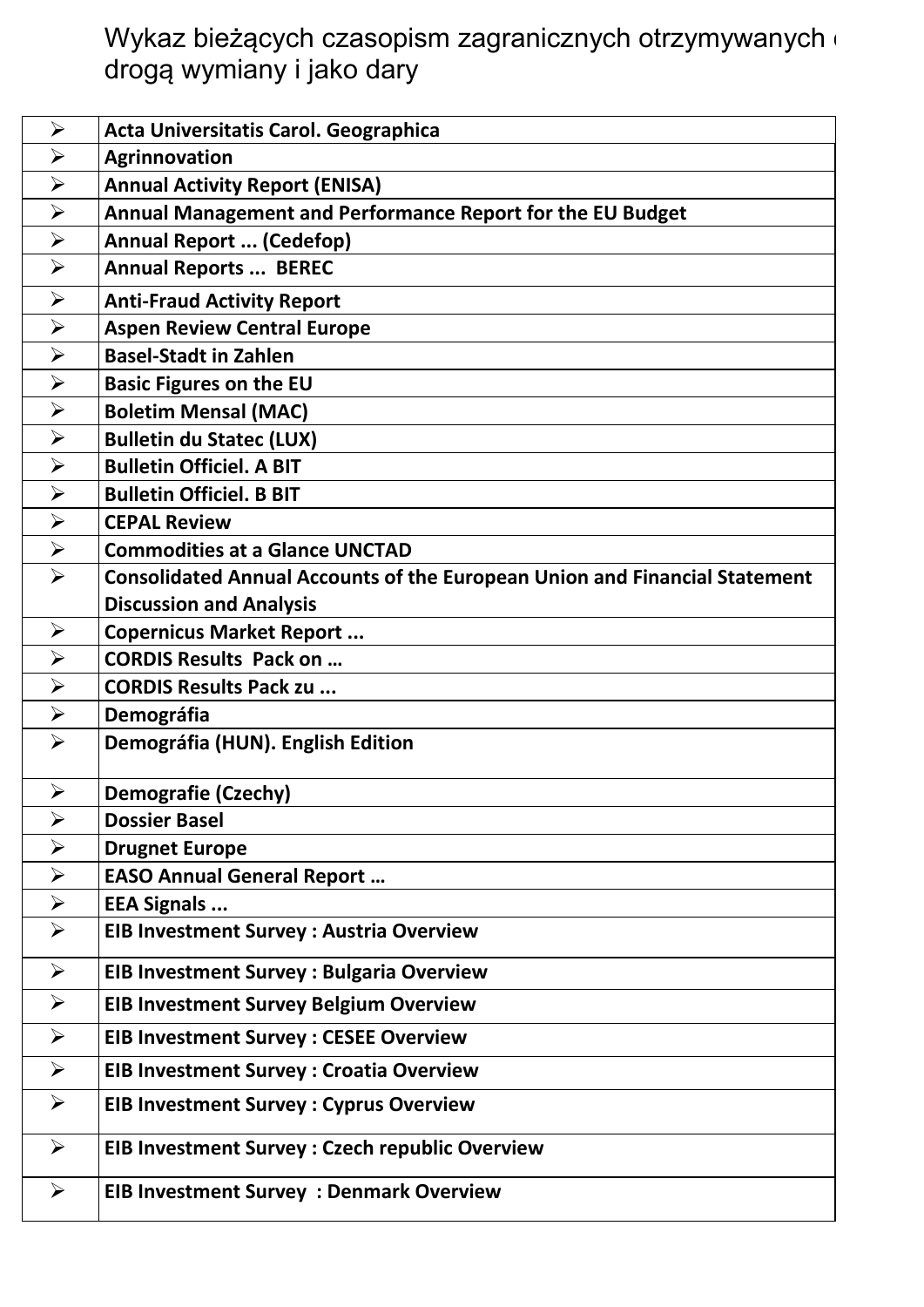| $\blacktriangleright$ | <b>EIB Investment Survey: Estonia Overview</b>                           |
|-----------------------|--------------------------------------------------------------------------|
| $\blacktriangleright$ | <b>EIB Investment Survey: European Union Overview</b>                    |
|                       |                                                                          |
| $\blacktriangleright$ | EIB Investment Survey : European Union Overview Municipal Infrastructure |
|                       |                                                                          |
| $\blacktriangleright$ | <b>EIB Investment Survey: Greece Overview</b>                            |
| $\blacktriangleright$ | <b>EIB Investment Survey: Germany Overview</b>                           |
| $\blacktriangleright$ | <b>EIB Investment Survey : Hungary Overview</b>                          |
| $\blacktriangleright$ | <b>EIB Investment Survey : Italy Overview</b>                            |
| $\blacktriangleright$ | <b>EIB Investment Survey: Malta Overview</b>                             |
| $\blacktriangleright$ | <b>EIB Investment Survey: Municipal Infrastructure</b>                   |
| $\blacktriangleright$ | <b>EIB Investment Survey: Netherlands Overview</b>                       |
| $\blacktriangleright$ | <b>EIB Investment Survey: Poland Overview</b>                            |
| $\blacktriangleright$ | <b>EIB Investment Survey: Regional Results</b>                           |
| $\blacktriangleright$ | <b>EIB Investment Survey : Slovakia Overview</b>                         |
| $\blacktriangleright$ | <b>EIB Investment Survey: Spain Overview</b>                             |
| $\blacktriangleright$ | <b>EIB Investment Survey: United Kingdom Overview</b>                    |
| $\blacktriangleright$ | <b>EIB Investment Survey : USA Overview</b>                              |
| $\blacktriangleright$ | <b>ESGAB Annual Report</b>                                               |
| ➤                     | <b>ESPAD Report </b>                                                     |
| $\blacktriangleright$ | EU Budget                                                                |
| $\blacktriangleright$ | <b>EU Drug Markets Report</b>                                            |
| $\blacktriangleright$ | The EU in  General Report on the Activ. of the Europ. Un.                |
| $\blacktriangleright$ | The  EU Justice Scoreboard                                               |
| $\blacktriangleright$ | <b>Euratom Supply Agency Annual Report</b>                               |
| $\blacktriangleright$ | <b>EURONA</b>                                                            |
| $\blacktriangleright$ | <b>Europa</b>                                                            |
| $\blacktriangleright$ | <b>EU-Magazin Ländlicher Raum</b>                                        |
| $\blacktriangleright$ | <b>EU Rural Review</b>                                                   |
| $\blacktriangleright$ | <b>Economic Indicators</b>                                               |
| $\blacktriangleright$ | <b>Economica</b>                                                         |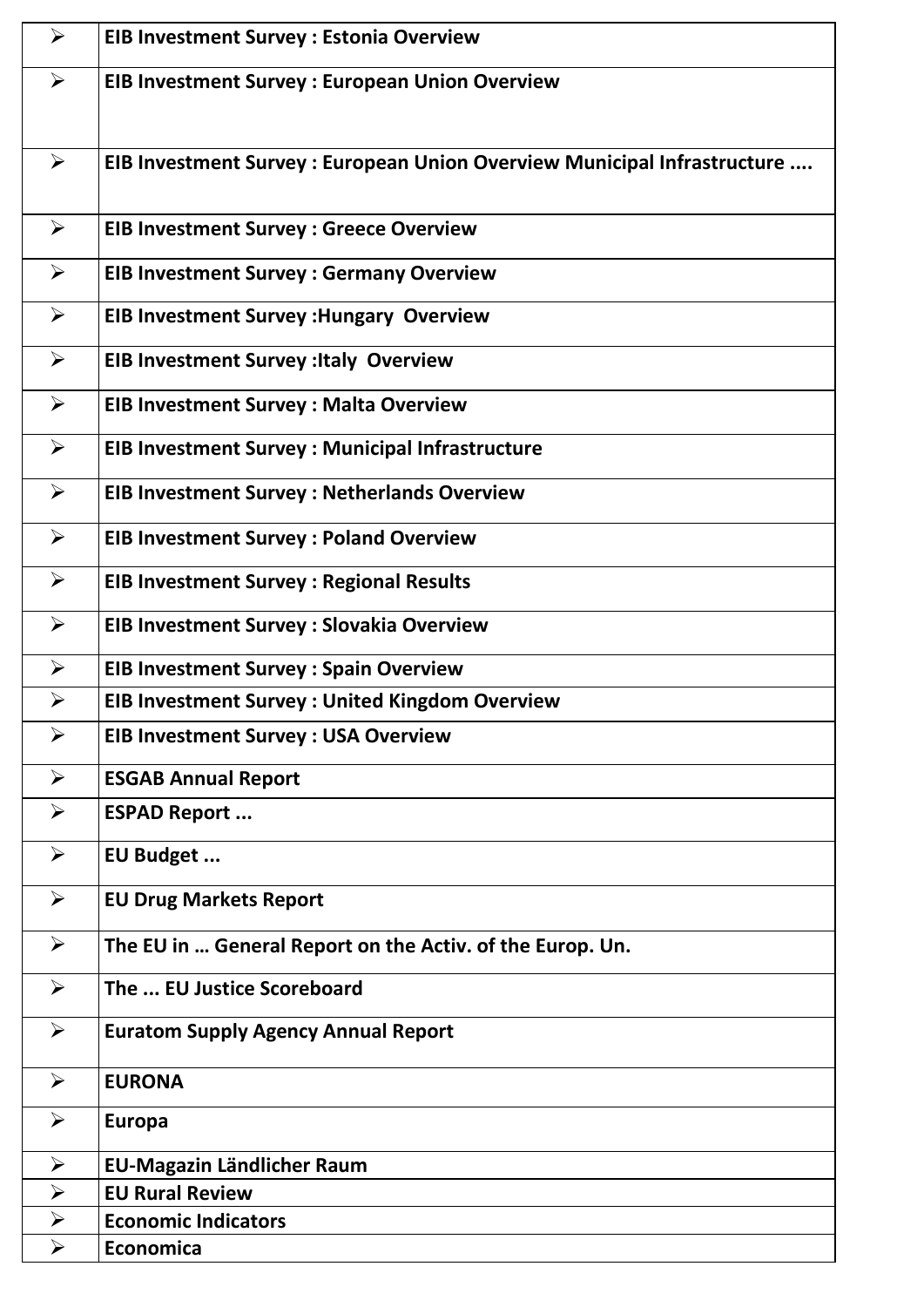| $\blacktriangleright$ | <b>Economie et Statistique</b>                          |
|-----------------------|---------------------------------------------------------|
| $\blacktriangleright$ | <b>Energy Prices and Taxes for OECD Countries</b>       |
| $\blacktriangleright$ | <b>European Defence Matters</b>                         |
| $\blacktriangleright$ | <b>European Drug Report</b>                             |
| $\blacktriangleright$ | <b>European Equality Law Review</b>                     |
| $\blacktriangleright$ | <b>European Innovation Scoreboard</b>                   |
| $\blacktriangleright$ | <b>Eurostatistik EUROSTAT</b>                           |
| $\blacktriangleright$ | <b>Eurosurveillance</b>                                 |
| $\blacktriangleright$ | <b>Facts and Figures on the Common Fisheries Policy</b> |
| $\blacktriangleright$ | Fakty i Liczby Dotyczące Wspólnej Polityki Rybołówstwa  |
| $\blacktriangleright$ | <b>Finance and Development</b>                          |
| $\blacktriangleright$ | <b>Finanzen &amp; Wirtschaft BS</b>                     |
| $\blacktriangleright$ | <b>Forschung</b>                                        |
| $\blacktriangleright$ | <b>Fundamental Rights Report</b>                        |
| $\blacktriangleright$ | <b>GNSS Market Report</b>                               |
| $\blacktriangleright$ | <b>GNSS User Technology Report</b>                      |
| $\blacktriangleright$ | <b>Gesundheit Basel-Stadt</b>                           |
| $\blacktriangleright$ | <b>Government Finance Statistics</b>                    |
| $\blacktriangleright$ | <b>Hungarian Statistical Review</b>                     |
| $\blacktriangleright$ | <b>Ifo Schnelldienst</b>                                |
| $\blacktriangleright$ | <b>Inforegio Panorama</b>                               |
| $\blacktriangleright$ | <b>International Financial Statistics</b>               |
| $\blacktriangleright$ | <b>International Labour Review</b>                      |
| $\blacktriangleright$ | <b>International Migration Review</b>                   |
| $\blacktriangleright$ | <b>International Statistical Review</b>                 |
| $\blacktriangleright$ | <b>JASPERS Annual Report</b>                            |
| $\blacktriangleright$ | <b>Journal Europ. Court of Auditors</b>                 |
| $\blacktriangleright$ | Kansai Univ. Rev. of Business and Commerce              |
| $\blacktriangleright$ | Kansai Univ. Rev. of Econ.                              |
| $\blacktriangleright$ | <b>Macao Economic Bulletin</b>                          |
| $\blacktriangleright$ | <b>Macao Social and Economic Digest</b>                 |
| $\blacktriangleright$ | <b>Monthly Report (Deutsche Bundesbank)</b>             |
| $\blacktriangleright$ | Natura 2000. EC  newsletter                             |
| $\blacktriangleright$ | <b>Official Bulletin.A ILO</b>                          |
| $\blacktriangleright$ | <b>Official Bulletin. B ILO</b>                         |
| $\blacktriangleright$ | Oil World Weekly + Monthly                              |
| $\blacktriangleright$ | <b>Population (FRA)</b>                                 |
| $\blacktriangleright$ | <b>Population and Vital Stat. Report</b>                |
| $\blacktriangleright$ | <b>Population &amp; Avenir (FRA)</b>                    |
| $\blacktriangleright$ | <b>Population &amp; Policy Compact</b>                  |
| $\blacktriangleright$ | <b>Preise.Reihe 7</b>                                   |
|                       | Verbraucherpreisindizes für Deutschland                 |
| $\blacktriangleright$ | Questions de Santé Publique                             |
| $\blacktriangleright$ | <b>Regional Innovation Scoreboard</b>                   |